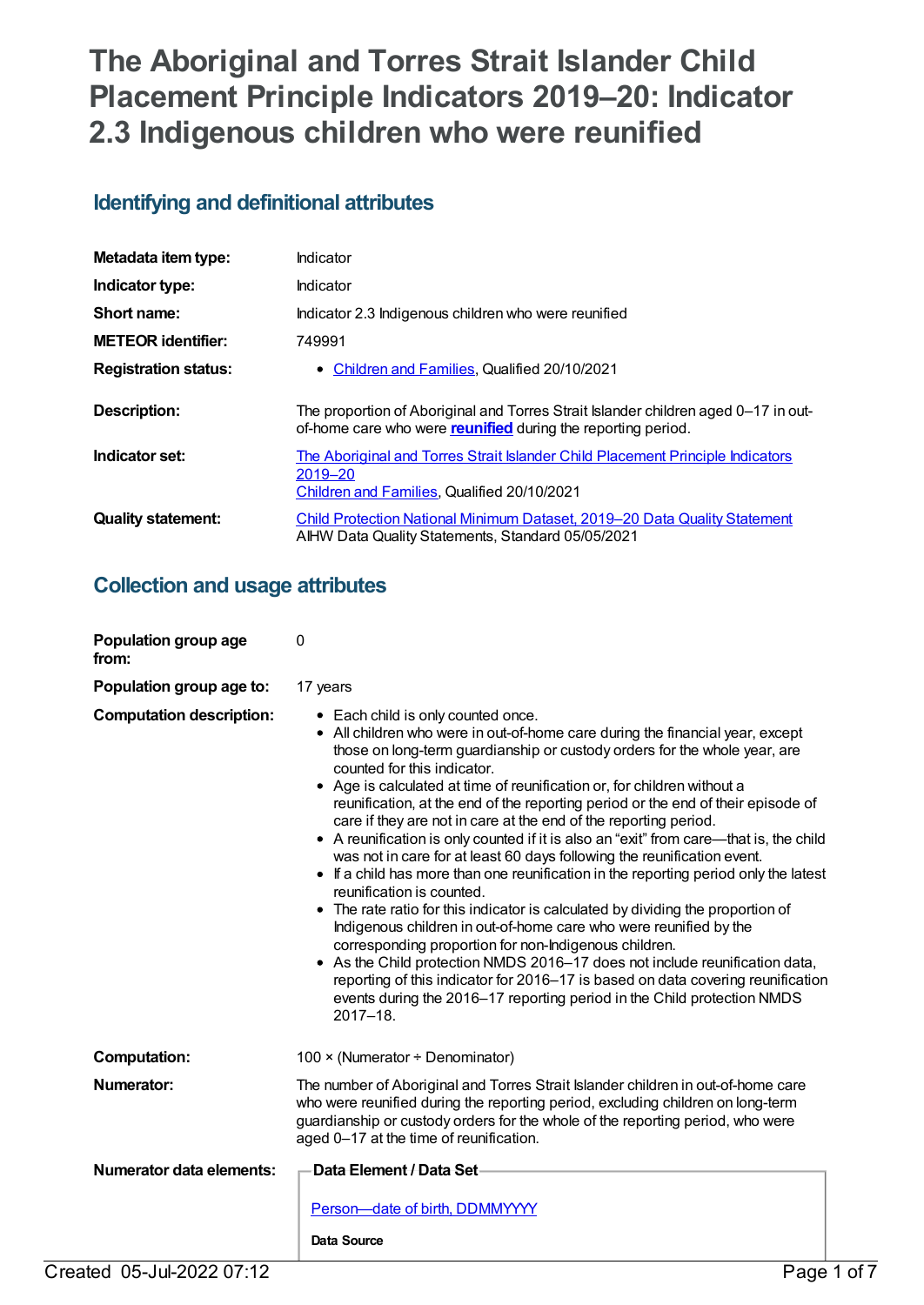AIHW Child [Protection](https://meteor.aihw.gov.au/content/489543) Collection

**NMDS / DSS**

Child [protection](https://meteor.aihw.gov.au/content/740158) NMDS 2019–20

#### **Data Element / Data Set**

[Child—reunification](https://meteor.aihw.gov.au/content/737464) type, code N[N]

**Data Source**

**AIHW Child [Protection](https://meteor.aihw.gov.au/content/489543) Collection** 

**NMDS / DSS**

Child [protection](https://meteor.aihw.gov.au/content/740158) NMDS 2019–20

### **Data Element / Data Set**

Service event-living [arrangement](https://meteor.aihw.gov.au/content/474217) start date, DDMMYYYY

**Data Source**

AIHW Child [Protection](https://meteor.aihw.gov.au/content/489543) Collection

**NMDS / DSS**

Child [protection](https://meteor.aihw.gov.au/content/740158) NMDS 2019–20

**Data Element / Data Set**

Service event—living [arrangement](https://meteor.aihw.gov.au/content/474223) end date, DDMMYYYY

**Data Source**

**AIHW Child [Protection](https://meteor.aihw.gov.au/content/489543) Collection** 

**NMDS / DSS**

Child [protection](https://meteor.aihw.gov.au/content/740158) NMDS 2019–20

### **Data Element / Data Set**

[Order—order](https://meteor.aihw.gov.au/content/536550) start date, DDMMYYYY

**Data Source**

**AIHW Child [Protection](https://meteor.aihw.gov.au/content/489543) Collection** 

**NMDS / DSS**

Child [protection](https://meteor.aihw.gov.au/content/740158) NMDS 2019–20

## **Data Element / Data Set**

[Order—order](https://meteor.aihw.gov.au/content/536554) end date, DDMMYYYY

**Data Source**

**AIHW Child [Protection](https://meteor.aihw.gov.au/content/489543) Collection** 

**NMDS / DSS**

Child [protection](https://meteor.aihw.gov.au/content/740158) NMDS 2019–20

## **Data Element / Data Set**

Person-Indigenous status, code N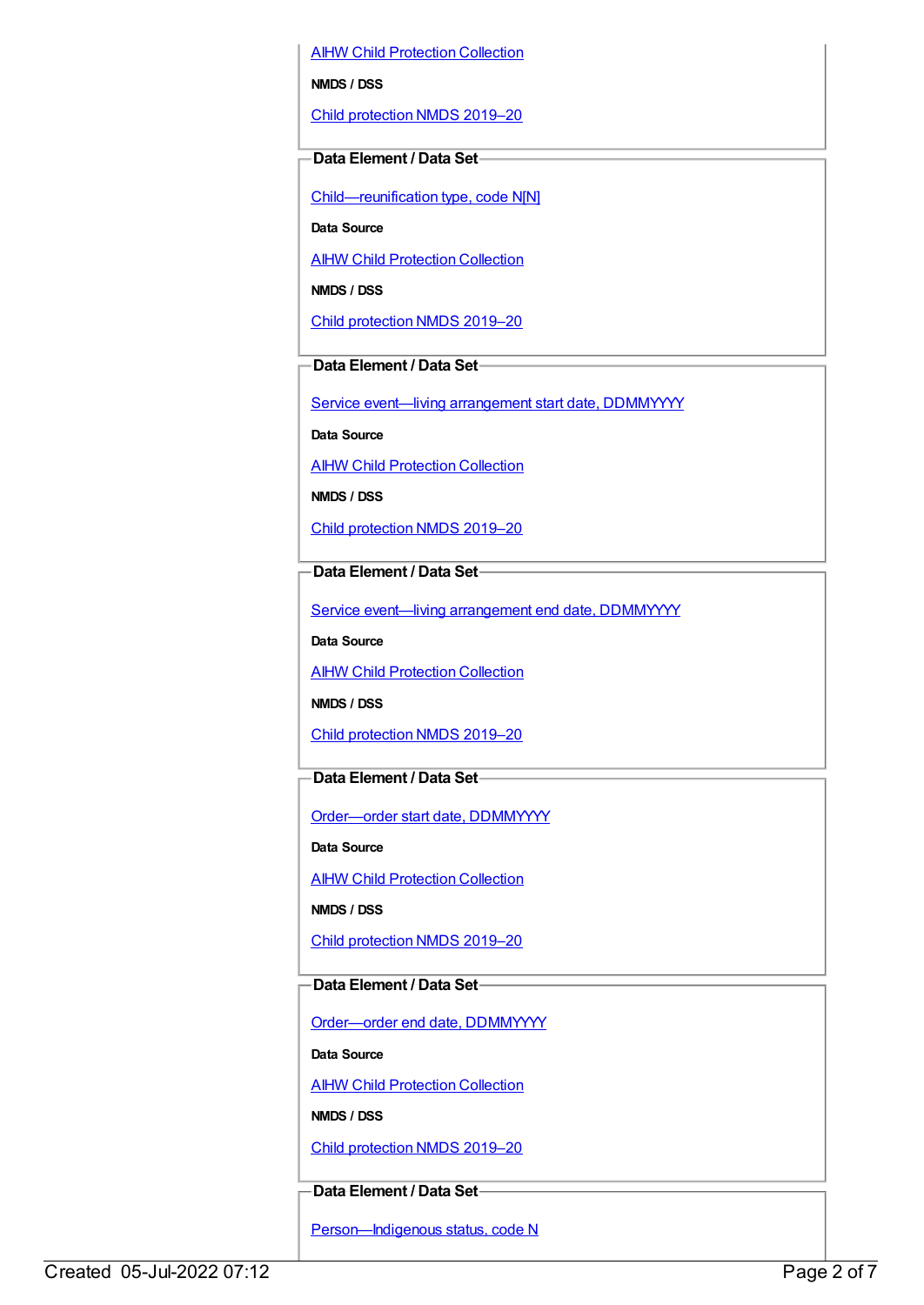#### **Data Source**

AIHW Child [Protection](https://meteor.aihw.gov.au/content/489543) Collection

**NMDS / DSS**

Child [protection](https://meteor.aihw.gov.au/content/740158) NMDS 2019–20

#### **Data Element / Data Set**

Service event-financial payment indicator, out-of-home care code N[N]

**Data Source**

AIHW Child [Protection](https://meteor.aihw.gov.au/content/489543) Collection

**NMDS / DSS**

Child [protection](https://meteor.aihw.gov.au/content/740158) NMDS 2019–20

#### **Data Element / Data Set**

[Order—order](https://meteor.aihw.gov.au/content/657300) type, care and protection code N[N]

**Data Source**

AIHW Child [Protection](https://meteor.aihw.gov.au/content/489543) Collection

**NMDS / DSS**

Child [protection](https://meteor.aihw.gov.au/content/740158) NMDS 2019–20

### **Data Element / Data Set**

Service event—living [arrangement](https://meteor.aihw.gov.au/content/689331) type, child under care code N[N]

**Data Source**

AIHW Child [Protection](https://meteor.aihw.gov.au/content/489543) Collection

**NMDS / DSS**

Child [protection](https://meteor.aihw.gov.au/content/740158) NMDS 2019–20

#### **Denominator:** The number of Aboriginal and Torres Strait Islander children in out-of-home care

**Denominator data**

**elements:**

during the reporting period, excluding children on long-term guardianship or custody orders for the whole of the reporting period, who were aged 0-17 years at the end of the reporting period or at the end of their latest episode of care. **Data Element / Data Set**

Person-date of birth, DDMMYYYY

**Data Source**

**AIHW Child [Protection](https://meteor.aihw.gov.au/content/489543) Collection** 

**NMDS / DSS**

Child [protection](https://meteor.aihw.gov.au/content/740158) NMDS 2019–20

## **Data Element / Data Set**

Service event-living [arrangement](https://meteor.aihw.gov.au/content/474217) start date, DDMMYYYY

**Data Source**

AIHW Child [Protection](https://meteor.aihw.gov.au/content/489543) Collection

**NMDS / DSS**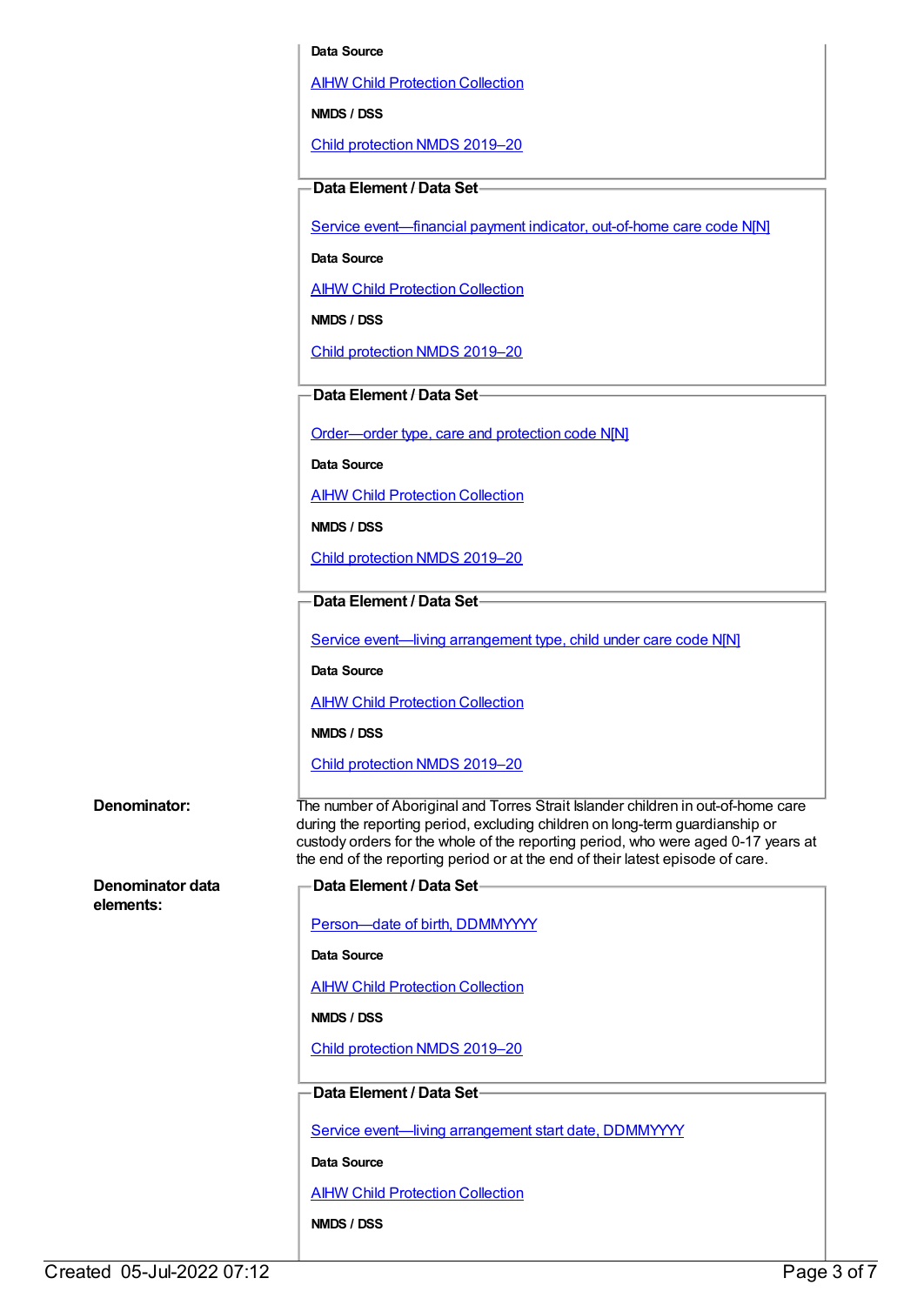Child [protection](https://meteor.aihw.gov.au/content/740158) NMDS 2019–20

#### **Data Element / Data Set**

Service event—living [arrangement](https://meteor.aihw.gov.au/content/474223) end date, DDMMYYYY

**Data Source**

**AIHW Child [Protection](https://meteor.aihw.gov.au/content/489543) Collection** 

**NMDS / DSS**

Child [protection](https://meteor.aihw.gov.au/content/740158) NMDS 2019–20

### **Data Element / Data Set**

[Order—order](https://meteor.aihw.gov.au/content/536550) start date, DDMMYYYY

**Data Source**

AIHW Child [Protection](https://meteor.aihw.gov.au/content/489543) Collection

**NMDS / DSS**

Child [protection](https://meteor.aihw.gov.au/content/740158) NMDS 2019–20

#### **Data Element / Data Set**

[Order—order](https://meteor.aihw.gov.au/content/536554) end date, DDMMYYYY

**Data Source**

AIHW Child [Protection](https://meteor.aihw.gov.au/content/489543) Collection

**NMDS / DSS**

Child [protection](https://meteor.aihw.gov.au/content/740158) NMDS 2019–20

### **Data Element / Data Set**

Person-Indigenous status, code N

**Data Source**

**AIHW Child [Protection](https://meteor.aihw.gov.au/content/489543) Collection** 

**NMDS / DSS**

Child [protection](https://meteor.aihw.gov.au/content/740158) NMDS 2019–20

#### **Data Element / Data Set**

Service [event—financial](https://meteor.aihw.gov.au/content/652697) payment indicator, out-of-home care code N[N]

### **Data Source**

AIHW Child [Protection](https://meteor.aihw.gov.au/content/489543) Collection

**NMDS / DSS**

Child [protection](https://meteor.aihw.gov.au/content/740158) NMDS 2019–20

### **Data Element / Data Set**

[Order—order](https://meteor.aihw.gov.au/content/657300) type, care and protection code N[N]

**Data Source**

**AIHW Child [Protection](https://meteor.aihw.gov.au/content/489543) Collection**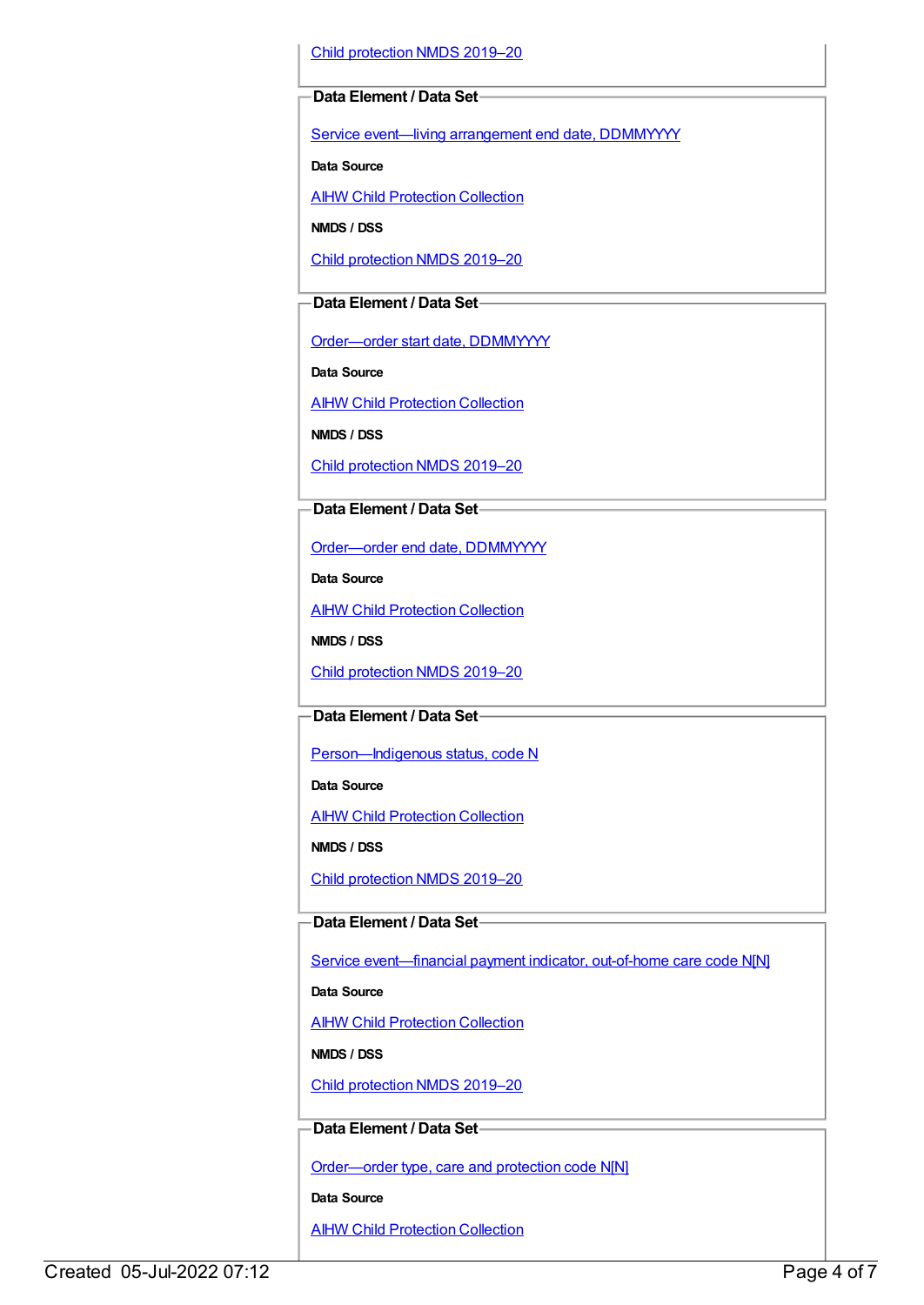|                            | NMDS / DSS                                                        |
|----------------------------|-------------------------------------------------------------------|
|                            | Child protection NMDS 2019-20                                     |
|                            | Data Element / Data Set-                                          |
|                            | Service event-living arrangement type, child under care code N[N] |
|                            | <b>Data Source</b>                                                |
|                            | <b>AIHW Child Protection Collection</b>                           |
|                            | <b>NMDS / DSS</b>                                                 |
|                            | Child protection NMDS 2019-20                                     |
| Disaggregation:            | 2016-17 to 2019-20                                                |
|                            | By state and territory and:                                       |
|                            | • Reunification status<br>Indigenous status (and rate ratio)      |
| <b>Disaggregation data</b> | Data Element / Data Set-                                          |
| elements:                  | Person-Australian state/territory identifier, code N              |
|                            | <b>Data Source</b>                                                |
|                            | <b>AIHW Child Protection Collection</b>                           |
|                            | NMDS / DSS                                                        |
|                            | Child protection NMDS 2019-20                                     |
|                            | Data Element / Data Set-                                          |
|                            | Person-Indigenous status, code N                                  |
|                            | Data Source                                                       |
|                            | <b>AIHW Child Protection Collection</b>                           |
|                            | NMDS / DSS                                                        |
|                            | Child protection NMDS 2019-20                                     |
|                            | Data Element / Data Set-                                          |
|                            | Child-reunification type, code N[N]                               |
|                            | <b>Data Source</b>                                                |
|                            | <b>AIHW Child Protection Collection</b>                           |
|                            | NMDS / DSS                                                        |
|                            | Child protection NMDS 2019-20                                     |
|                            |                                                                   |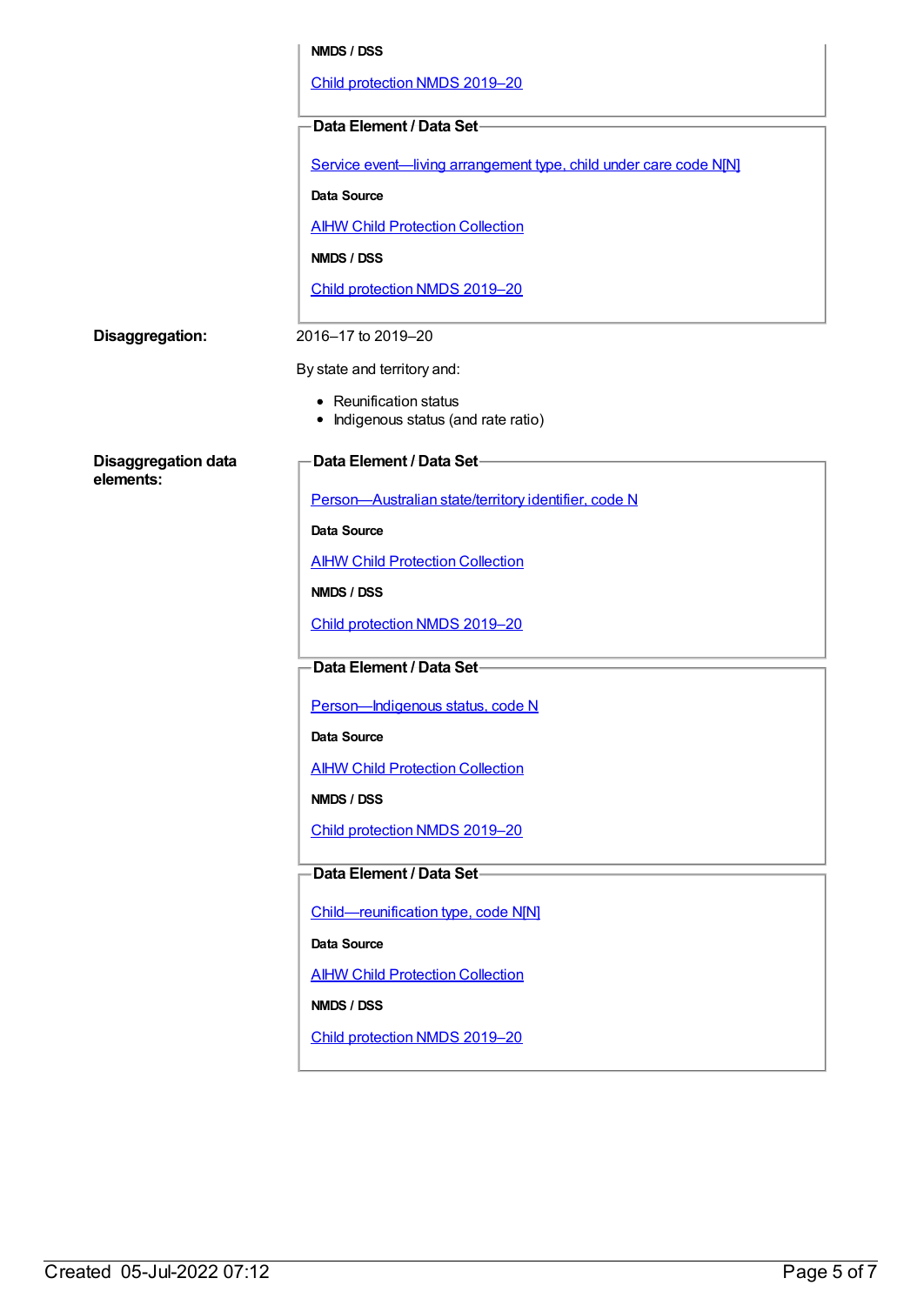#### **Comments: Comparability with similar reporting**

ATSICPP Indicator 2.3 is derived using the same methodology as the Permanency Outcomes Performance Framework Indicator 1.3 (AIHW 2020a).

Other than the focus of ATSICPP Indicator 2.3 being Aboriginal and Torres Strait Islander children rather than all children, the other key differences between the indicators relate to which disaggregations are reported. ATSICPP Indicator 2.3 includes Indigenous status disaggregations and rate ratios in data tables. Permanency Indicator 1.3 reports additional disaggregations by age and time in out-of-home care.

For additional details and background on the method and development of this indicator, see Child protection Australia 2019–20 Appendixes B–G (AIHW 2020a).

#### **Exclusion of children on long-termguardianship or custody orders**

Although some children are reunified from long-term orders, reunification is generally not a priority for these children; children on these orders are therefore not included in the numerator or denominator for this indicator.

#### **Reunifications**

There is no nationally agreed definition of reunifications. As such, comparison of reunification data across jurisdictions should acknowledge that reporting of reunification is based on local definitions.

This indicator includes all children who were reunified during the reporting period regardless of whether the reunification was successful and/or the number of reunification events. It includes children who self-reunify and for whom the reunification is subsequently endorsed by the department.

Although this indicator is a proxy for reunification rates, it does not take into consideration time spent in care—children who enter care at the end of the reporting period will be counted with the same weight in the denominator as children who have been in care for the entire period.

## **Representational attributes**

| <b>Representation class:</b> | Proportion |
|------------------------------|------------|
| Data type:                   | Real       |
| Unit of measure:             | Person     |

## **Data source attributes**

| Data sources:                    | Data Source                                |
|----------------------------------|--------------------------------------------|
|                                  | <b>AIHW Child Protection Collection</b>    |
|                                  | Frequency                                  |
|                                  | Annual                                     |
|                                  | Data custodian                             |
|                                  | Australian Institute of Health and Welfare |
| <b>Accountability attributes</b> |                                            |

#### **Reporting requirements:** Fourth Action Plan under the *National Framework for Protecting Australia's Children 2009–2020* **Organisation responsible for providing data:** Australian Institute for Health and Welfare (AIHW)